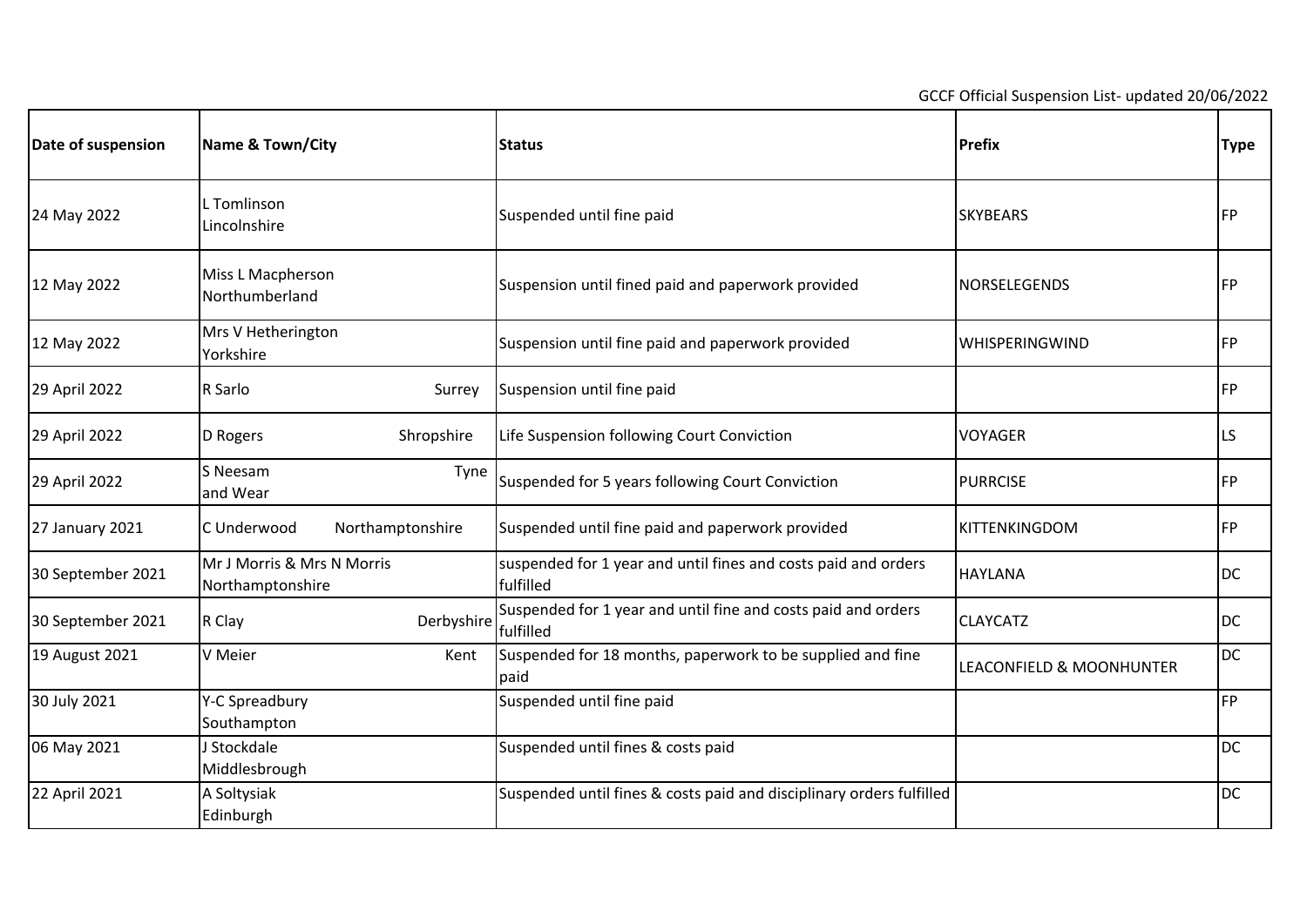| 01 April 2021    | D Gordon             | Suspended until fine paid                           | <b>CWTCHANGELS</b> | FP        |
|------------------|----------------------|-----------------------------------------------------|--------------------|-----------|
|                  | Caldicot             |                                                     |                    |           |
| 30 March 2021    | J Tunstall           | Suspended until fine paid                           |                    | FP        |
|                  | Middlewich           |                                                     |                    |           |
| 23 March 2021    | H Lovenberry         | Suspended until fine paid                           |                    | <b>FP</b> |
|                  | Market Drayton       |                                                     |                    |           |
| 22 February 2021 | Y Shiel & P Shiel    | Suspended until fine paid                           | YANOCHKA           | <b>FP</b> |
|                  | <b>St Helens</b>     |                                                     |                    |           |
| 22 February 2021 | Mr M Brown           | Suspended until paperwork provided & fine paid      |                    | <b>FP</b> |
|                  | Cyldach              |                                                     |                    |           |
| 11 February 2021 | Grant                | Suspended for 2 years                               | <b>NOYNAROCK</b>   | <b>DC</b> |
|                  | Lincoln              |                                                     |                    |           |
| 08 February 2021 | Mrs A Owen           | Suspended until paperwork provided & fine paid      |                    | <b>FP</b> |
|                  | Stourport-On-Severn  |                                                     |                    |           |
| 21 January 2021  | Miss L A Rajewicz    | Life Suspension with fine and costs to be paid      |                    | LS        |
|                  | <b>Bristol</b>       |                                                     |                    |           |
| 21 January 2021  | Mrs T Hasset         | Suspended for 5 years and until fine and costs paid | TUMBLERAG          | DC        |
|                  | Pudsey               |                                                     | <b>UNIONJACK</b>   |           |
| 19 January 2021  | Mrs O Walsh          | Suspended until paperwork provided & fine paid      |                    | FP        |
|                  | <b>St Helens</b>     |                                                     |                    |           |
| 07 December 2020 | <b>Miss H Fowles</b> | Suspended until fine paid                           |                    | <b>FP</b> |
|                  | <b>Bristol</b>       |                                                     |                    |           |
| 07 December 2020 | V Williams           | Suspended until fine paid                           |                    | FP        |
|                  | Birmingham           |                                                     |                    |           |
| 07 December 2020 | Mr P Behrendt        | Suspended until paperwork provided & fine paid      |                    | FP        |
|                  | Oldham               |                                                     |                    |           |
| 03 December 2020 | Mr C Robertson       | Suspended until fine paid                           |                    | FP        |
|                  | Mauchline            |                                                     |                    |           |
| 27 November 2020 | Mrs E Ramsden        | Suspended until paperwork provided & fine paid      |                    | FP        |
|                  | <b>Bradford</b>      |                                                     |                    |           |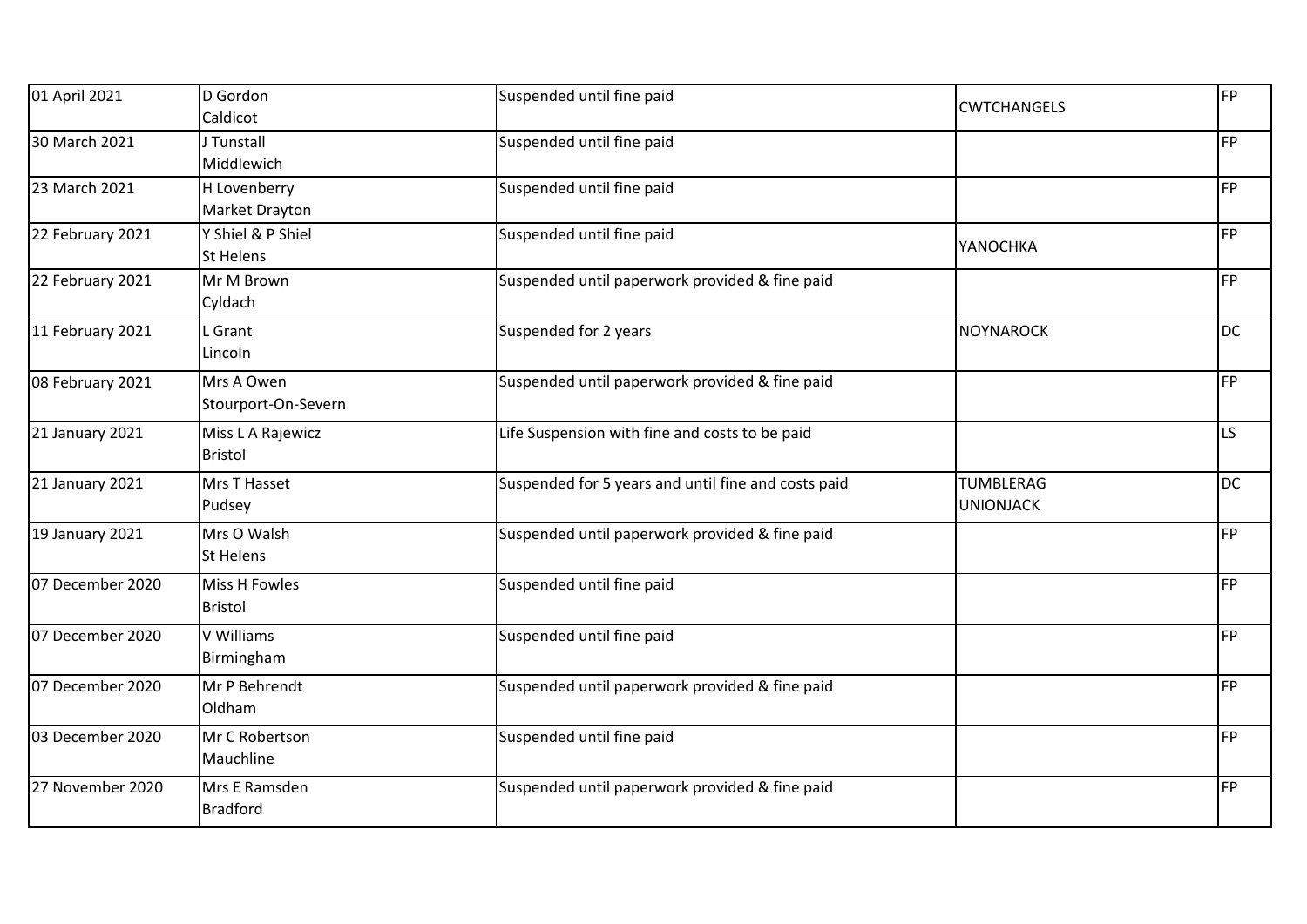| 04 November 2020  | <b>Miss A Siwiak</b><br>Pontyclun           | Life Suspension                                     |                           | <b>LS</b> |
|-------------------|---------------------------------------------|-----------------------------------------------------|---------------------------|-----------|
| 30 July 2020      | Miss L Brockett<br>Strathaven               | Suspended until fine paid                           |                           | <b>FP</b> |
| 14 July 2020      | Mr P Jagsch<br><b>Bristol</b>               | Suspended for 2 years and until fine and costs paid | <b>BRISTOLBRITISHCATS</b> | SD        |
| 10 July 2020      | Mr A Barratt<br>Sheerness                   | Suspended until fine paid                           |                           | <b>FP</b> |
| 20 February 2020  | Mrs B Judge<br>Faringdon                    | Suspended for 2 years and until fine and costs paid | PLUSHCOURT                | <b>SD</b> |
| 14 November 2019  | Miss K Astill<br>London                     | Suspended until fine paid                           | <b>BRITISHPEARLS</b>      | <b>FP</b> |
| 08 November 2019  | Mr C Pavier<br>Nottingham                   | Suspended for 1 year and until fine and costs paid  |                           | <b>SD</b> |
| 28 March 2019     | Mr A Ali<br>Birmingham                      | Suspended for 1 year and until fine and costs paid  |                           | <b>SD</b> |
| 31/02/2019        | Miss G and/or L Ratsep<br>Southampton       | Suspended until paperwork provided & fine paid      |                           | <b>FP</b> |
| 14 November 2019  | Mr I Gull<br><b>Bradford</b>                | Suspended until paperwork provided & fine paid      | CERULEANPRIDE             | <b>FP</b> |
| 03 September 2019 | Miss K Dhorat<br>Batley                     | Suspended until paperwork provided & fine paid      |                           | <b>FP</b> |
| 17 May 2019       | Mrs O Bedrenko-Steblin<br><b>New Barnet</b> | Suspended until paperwork provided                  |                           | <b>FP</b> |
| 28 March 2019     | Miss Laura Cole/ Burrows<br>Frinton-On-Sea  | Life Suspension                                     | <b>COUNTRYDOLLS</b>       | LS        |
| 13 February 2019  | Mr J Jones & Miss K Lord<br>Bilston         | Suspended until paperwork provided & fine paid      |                           |           |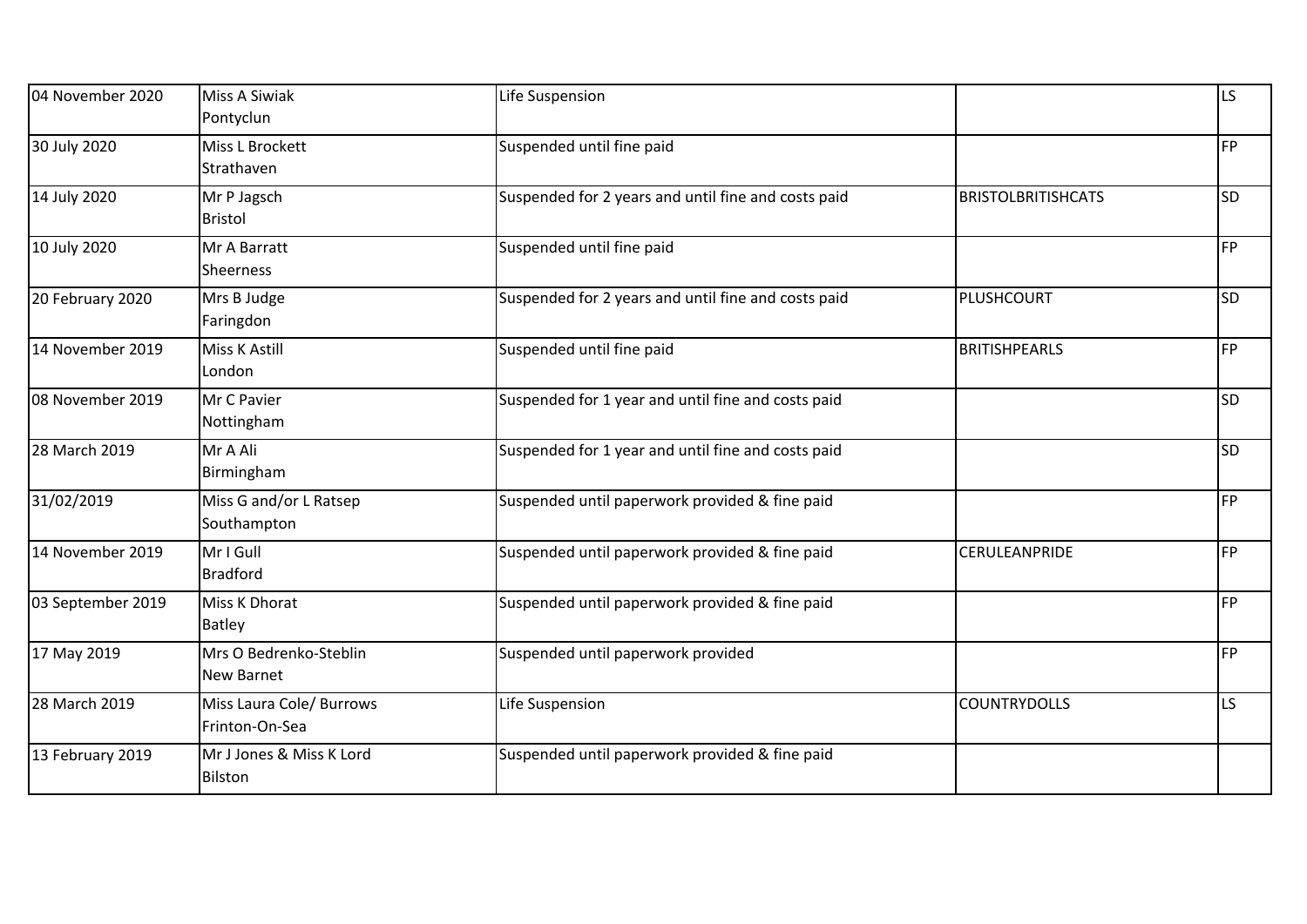| 12 January 2019  | Miss S Henderson<br>Ferring     | Suspended until fine paid                         | <b>FAIRYFEET</b>   | FP        |
|------------------|---------------------------------|---------------------------------------------------|--------------------|-----------|
| 22 November 2018 | <b>Mrs S Sutton</b><br>Preston  | Suspended until paperwork provided & fine paid    |                    | FP        |
| 14 November 2018 | Mrs P O'Dell<br>East Looe       | Disqualified for life following court conviction  | TREMARIE           | LS.       |
| 25 August 2018   | Mrs D Stone                     | Suspended until outstanding reports are published | <b>CODETTA</b>     | PSJ       |
| 20 August 2018   | Mr A Hinde Aberford             | Suspended following court conviction              | <b>PUMPHILL</b>    | <b>SD</b> |
| 15 January 2018  | Ms S Rowe<br>Edenbridge         | Suspended until paperwork provided & fine paid    | SHEPSHADOW         | <b>FP</b> |
| 21 July 2017     | Mrs P Nelson<br>Worsley         | Suspended until paperwork provided & fine paid    |                    | <b>FP</b> |
| 21 July 2017     | Miss P Nelson<br>Worsley        | Suspended until paperwork provided & fine paid    |                    | <b>FP</b> |
| 07 July 2017     | Ms D Grinnell<br>Alcester       | Suspended until paperwork provided & fine paid    | <b>CALLARAGS</b>   | FP        |
| 29 May 2017      | Ms E Baker<br>Southampton       | Suspended until paperwork provided & fine paid    |                    | <b>FP</b> |
| 21 November 2016 | Ms S J Thomas<br><b>Betws</b>   | Suspended following conviction in court           | <b>DAENERYS</b>    | <b>FP</b> |
| 12 October 2016  | Mrs P Osman<br>Ilford           | Suspended until paperwork provided & fine paid    |                    | FP        |
| 28 August 2016   | Mr & Mrs Dickinson<br>Alfington | Suspended until paperwork provided & fine paid    | ALFACENTORY        | FP        |
| 08 August 2016   | Mrs L Huntley<br>Southwick      | Suspended until paperwork provided & fine paid    | <b>MELLOWDOLLS</b> | <b>FP</b> |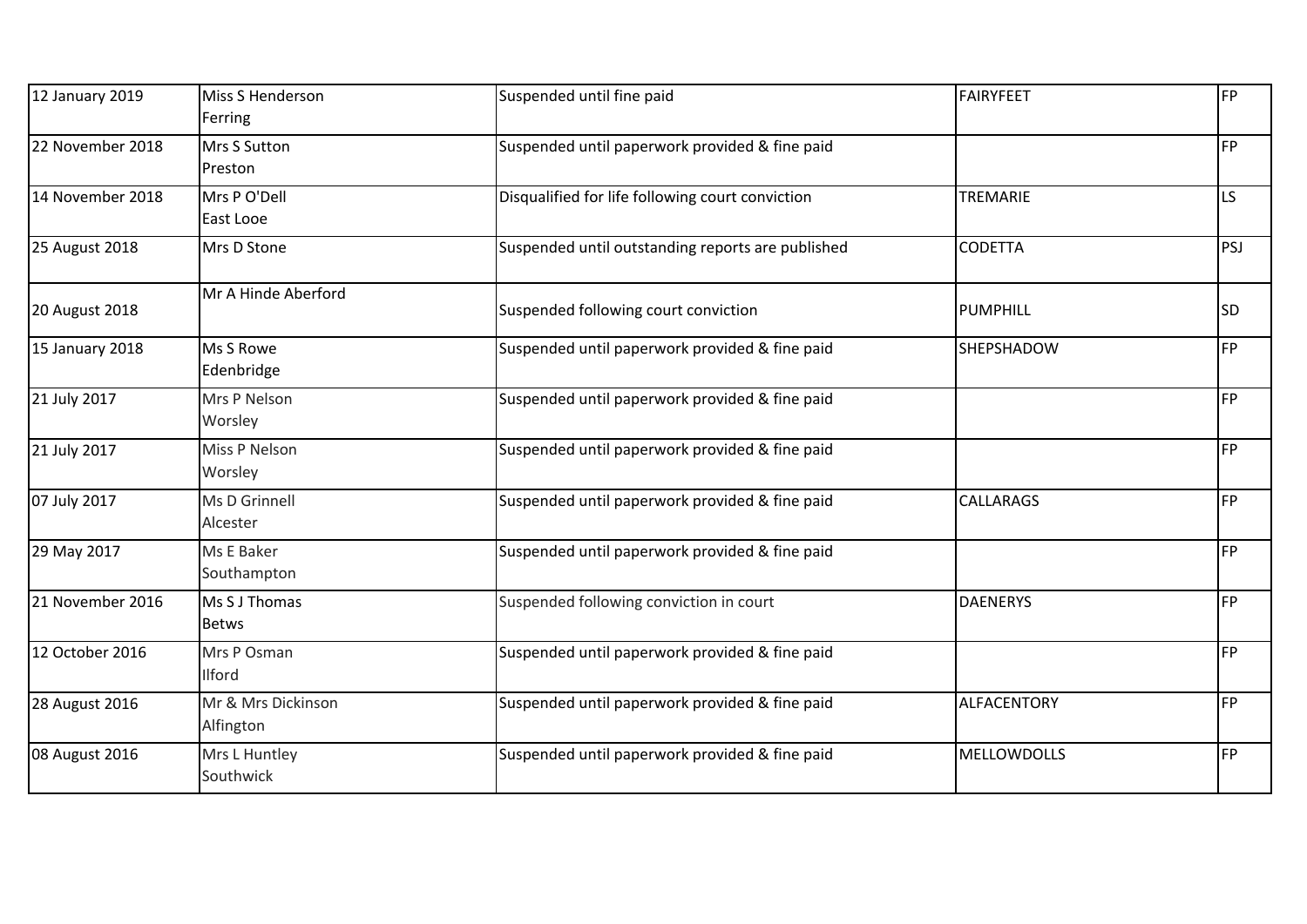| 08 August 2016   | Ms C Gallagher<br>Hessay                  | Suspended until paperwork provided & fine paid | <b>CATISFACTION</b> | <b>FP</b> |
|------------------|-------------------------------------------|------------------------------------------------|---------------------|-----------|
| 04 May 2016      | Ms T Brain<br>Taunton                     | Suspended until paperwork provided & fine paid |                     | FP        |
| 27 November 2015 | Mrs D Marsland-Round<br>Surrey            | Suspended until fine and costs paid            | <b>CATBALU</b>      | <b>SD</b> |
| 19 November 2015 | Mrs C Palgrave<br><b>Sutton Coldfield</b> | Suspended until paperwork provided & fine paid | PALMAINE            | FP        |
| 11 November 2015 | Mrs S Hatcher<br>Aylesbury                | Suspended until paperwork provided & fine paid | <b>MACHAIA</b>      | FP        |
| 19 August 2015   | Mrs L Cooksley<br>Cardiff                 | Suspended until paperwork provided & fine paid |                     | <b>FP</b> |
| 19 March 2015    | Mr J & Mrs C J Tipper<br>Billingborough   | Suspended until fine and costs paid            |                     | <b>SD</b> |
| 26 February 2015 | Ms N Barrow<br>Plymouth                   | Suspended until paperwork provided & fine paid |                     | FP        |
| 04 December 2014 | Mr J & Mrs H Brinsford<br>Yeovil          | Suspended until paperwork provided & fine paid |                     | <b>FP</b> |
| 27 November 2014 | Miss K Cruse<br>Plymouth                  | Suspended until fine and costs paid            | <b>DESTRIER</b>     | <b>SD</b> |
| 23 January 2014  | Mr K & Mrs J A Saint<br>Darwen            | Suspended until paperwork provided & fine paid | <b>RAGASAINTS</b>   | FP        |
| 29 November 2013 | Mrs Y Gillespie<br>Surrey                 | Suspended until paperwork provided & fine paid |                     | <b>FP</b> |
| 27 November 2013 | Mrs S J O'Sullivan<br>Calne               | Suspended until paperwork provided & fine paid | <b>THELUJI</b>      | <b>FP</b> |
| 08 November 2013 | Mrs Chapman<br>Leicester                  | Suspended until fine and costs paid            | <b>RIZZUKO</b>      | <b>SD</b> |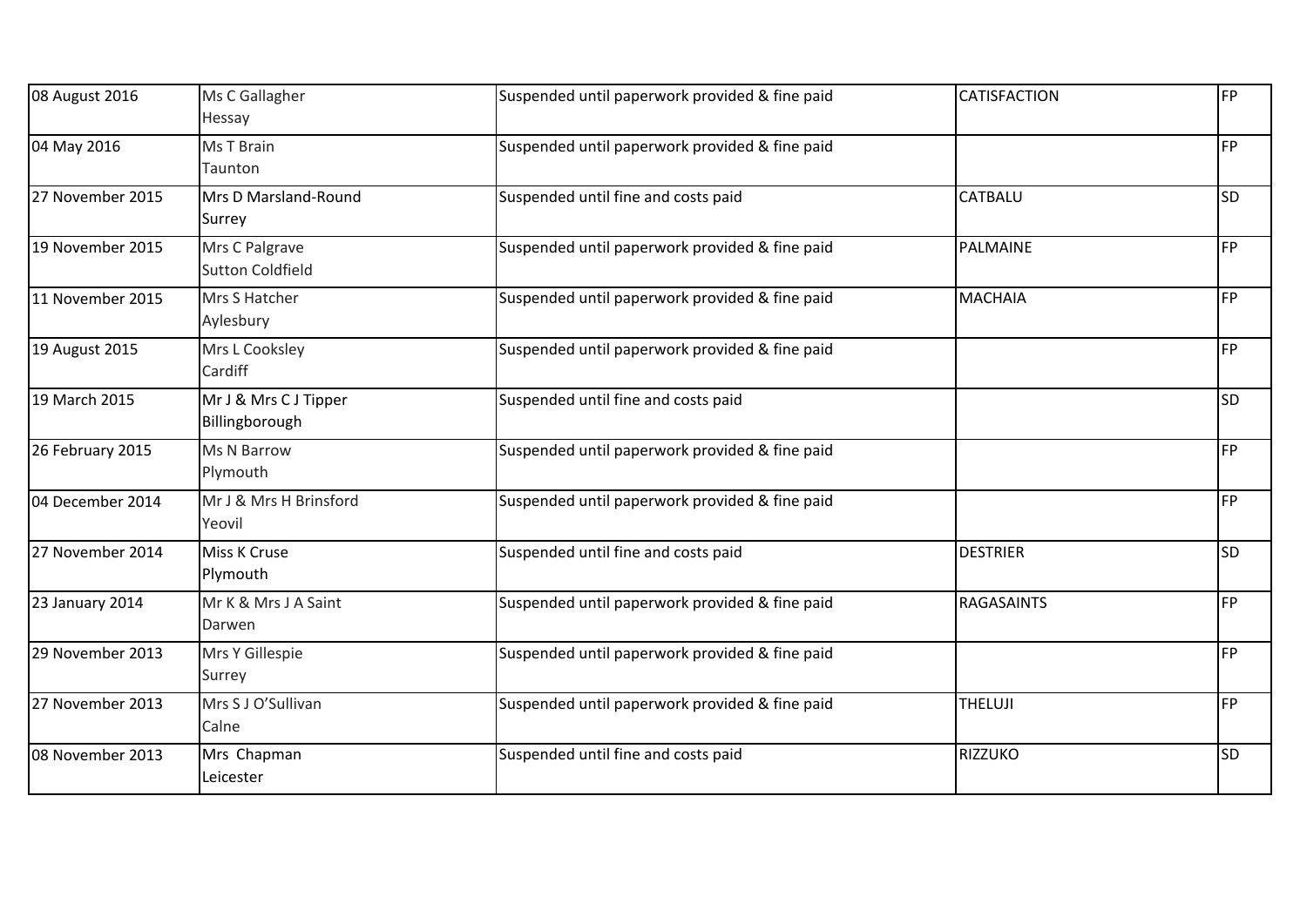| 16 October 2013   | Mrs C Randall<br>Blackwood               | Suspended until paperwork provided & fine paid    |                   | <b>FP</b> |
|-------------------|------------------------------------------|---------------------------------------------------|-------------------|-----------|
| 06 June 2013      | Miss J Gibbons<br>Wolverhampton          | Disqualified for life                             | <b>DOADINE</b>    | LD        |
| 06 June 2013      | Miss J Gibbons<br>Wolverhampton          | Disqualified for life following court conviction  | <b>DOADINE</b>    | LS        |
| 26 April 2013     | Ms L Ryder<br>Retford, Notts. DN22       | Suspended until paperwork provided & fine paid    | <b>CRAFTYPAWS</b> | <b>FP</b> |
| 15 February 2013  | Mrs M Dembski<br>Galston                 | Suspended until paperwork provided & fine paid    | QUIZZICAT         | <b>FP</b> |
| 09 January 2013   | Mrs M Heryng<br>Kingston upon Thames     | Suspended until paperwork provided & fine paid    |                   | <b>FP</b> |
| 09 January 2013   | Miss M Donnallie<br>Cannock              | Suspended until paperwork provided & fine paid    |                   | <b>FP</b> |
| 05 October 2012   | Ms A Sparks<br>Llantrisant               | Suspended until paperwork provided & fine paid    |                   | <b>FP</b> |
| 26 September 2012 | Mr S Nash-Morris<br><b>Waltham Cross</b> | Suspended until outstanding reports are published | <b>MICHANASH</b>  | PSJ       |
| 30 August 2012    | Mrs J Rowan<br>Ashford                   | Suspended until paperwork provided & fine paid    | <b>KICHIKO</b>    | <b>FP</b> |
| 17 May 2012       | Mr N Fergeson-Blakeley<br>Rushden        | Suspended until paperwork provided & fine paid    | <b>NELLSTARS</b>  | <b>FP</b> |
| 26 April 2012     | Mr W Yule<br>Balmoral                    | Suspended until paperwork provided & fine paid    |                   | <b>FP</b> |
| 29 March 2012     | Ms S Cook<br>Attleborough                | Suspended until paperwork provided & fine paid    | <b>CLOUDMAKER</b> | <b>FP</b> |
| 02 February 2012  | Miss L Bird<br>Cardiff                   | Suspended until paperwork provided & fine paid    |                   | <b>FP</b> |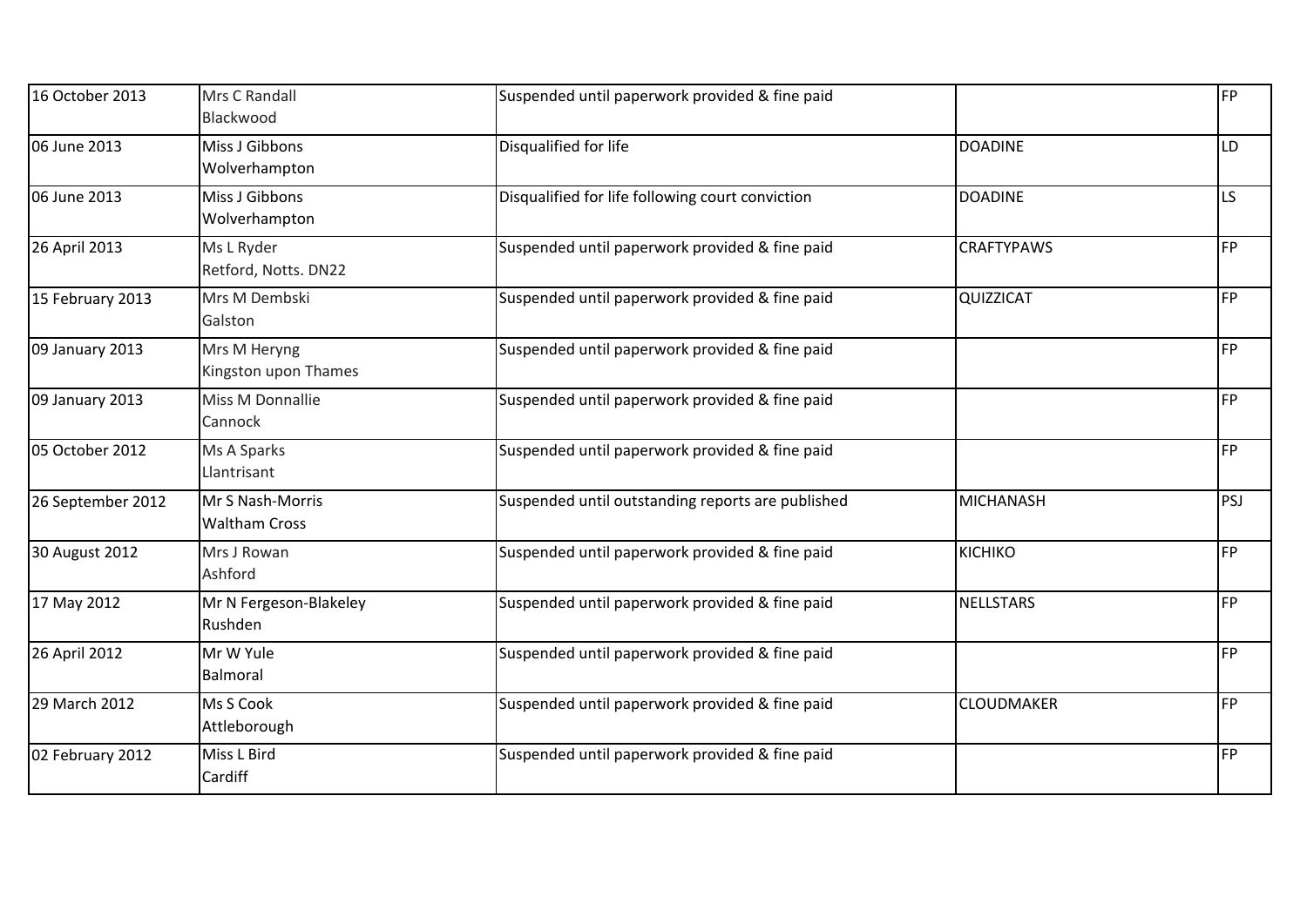| 20 October 2011   | Mr M Brace<br>Saundersfoot                | Suspended until fine and costs paid                                                       |                     | <b>SD</b> |
|-------------------|-------------------------------------------|-------------------------------------------------------------------------------------------|---------------------|-----------|
| 21 September 2011 | Mr M Brace                                | Suspended until outstanding reports are published                                         | <b>DELSTAR</b>      | PSJ       |
| 22 July 2011      | Mrs E Limevall<br>Bury                    | Suspended until paperwork provided to GCCF Office                                         |                     | <b>FP</b> |
| 04 May 2011       | Ms K Lewis<br>Pontypool                   | Suspended until paperwork provided & fine paid                                            | PENTRANCH           | <b>FP</b> |
| 13 April 2011     | Mrs E Colson<br>Ryde, Isle of Wight       | Suspended until paperwork provided & fine paid                                            | <b>TERZOVIA</b>     | <b>FP</b> |
| 26 January 2011   | Mrs M A & Miss J Gascoigne<br>Cramlington | Suspended until paperwork provided & fine paid                                            | <b>DOLLYDIMPLES</b> | <b>FP</b> |
| 08 December 2010  | Mr P Birch<br>Gosport                     | Suspended until paperwork provided & fine paid                                            |                     | <b>FP</b> |
| 11 November 2010  | Mrs P Decourcy-Rolls<br>Bridgend          | Suspended until paperwork provided & fine paid                                            | <b>FERRESFORD</b>   | <b>FP</b> |
| 22 September 2010 | Mr Y Hu & Ms L Ju<br>London               | Suspended until veterinary clearence for Ringworm has<br>been received, fine & costs paid |                     | <b>SD</b> |
| 09 June 2010      | Miss N Lelliott<br>Little Hampton         | Suspended until fine and costs paid                                                       | <b>NASHKYDA</b>     | <b>SD</b> |
| 28 April 2010     | Mrs I Tyrell<br>Telford                   | Suspended following court conviction                                                      | AMZENI              | <b>SD</b> |
| 07 April 2010     | Miss C Holt<br>Manchester                 | Suspended until paperwork provided & fine paid                                            |                     | <b>FP</b> |
| 12 March 2010     | Mrs B Middleton<br>Edinburgh              | Suspended until fine paid                                                                 |                     | <b>FP</b> |
| 06 November 2009  | Mrs C Pennington<br>Wirral                | Suspended until paperwork provided & fine paid                                            | <b>INAHOI</b>       | <b>FP</b> |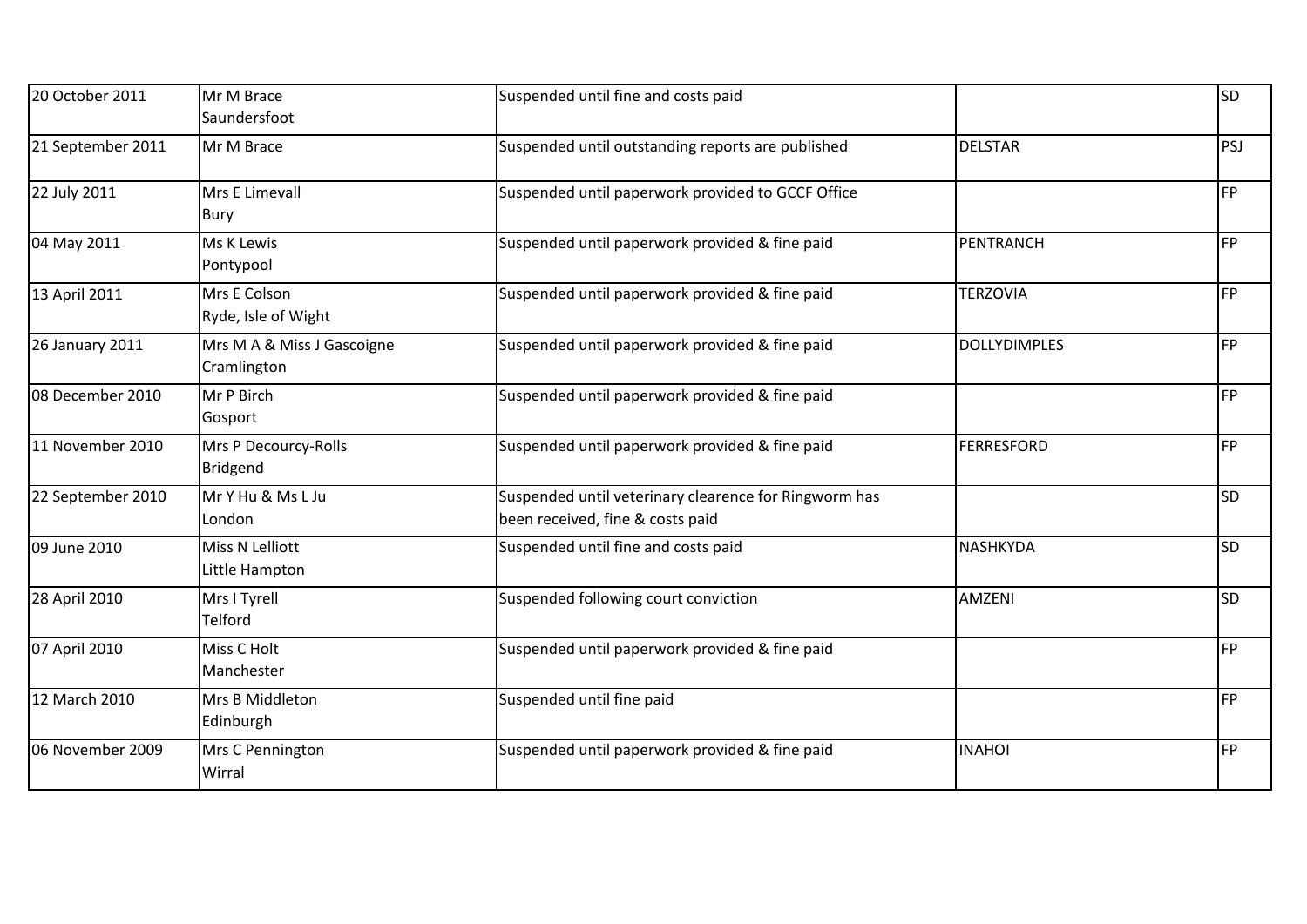| 15 October 2009   | Mrs S Lister<br>Paisley                      | Suspended until paperwork provided & fine paid |                        | <b>FP</b> |
|-------------------|----------------------------------------------|------------------------------------------------|------------------------|-----------|
| 15 October 2009   | Mr T Evans Flat<br>Langport                  | Suspended until paperwork provided & fine paid | <b>FOREVEREMERALDS</b> | <b>FP</b> |
| 23 September 2009 | Mr & Mrs F Bright<br>Torpoint                | Suspended until paperwork provided & fine paid | SAMILSE                | <b>FP</b> |
| 05 February 2009  | Mrs J Smith & Mrs D Byrne<br>Mansfield       | Suspended until paperwork provided & fine paid |                        | <b>FP</b> |
| 03 December 2008  | Mrs J Langmaid<br>Wellington                 | Suspended following court conviction           | <b>TAMEL</b>           | <b>SD</b> |
| 03 October 2008   | Miss V Kirk<br>Spondon                       | Suspended until paperwork provided & fine paid |                        | FP        |
| 24 September 2008 | Dr J S Ponsford Grassington<br><b>Boston</b> | Suspended until paperwork provided & fine paid | <b>BONZER</b>          | <b>FP</b> |
| 01 September 2008 | Miss L Wilson<br>Coventry                    | Suspended until paperwork provided & fine paid |                        | <b>FP</b> |
| 20 August 2008    | Miss C McGuire<br>Chessington                | Suspended until paperwork provided & fine paid |                        | <b>FP</b> |
| 22 May 2008       | Mr N Peters 24<br>Ramsgate                   | Suspended until paperwork provided & fine paid | <b>POESPOES</b>        | <b>FP</b> |
| 16 May 2008       | Mrs L Matthews<br>Letchworth                 | Suspended until paperwork provided & fine paid |                        | FP        |
| 24 April 2008     | Mr W & Mrs S Napper<br>Kimberworth           | Suspended until paperwork provided & fine paid | <b>ALEDOMEX</b>        | <b>FP</b> |
| 08 April 2008     | Miss J Stokes<br>Winchester                  | Suspended until paperwork provided & fine paid | <b>JENALL</b>          | FP        |
| 02 April 2008     | Mr D Venn<br>Ashford                         | Suspended until show entry fee and fine paid   |                        | FP        |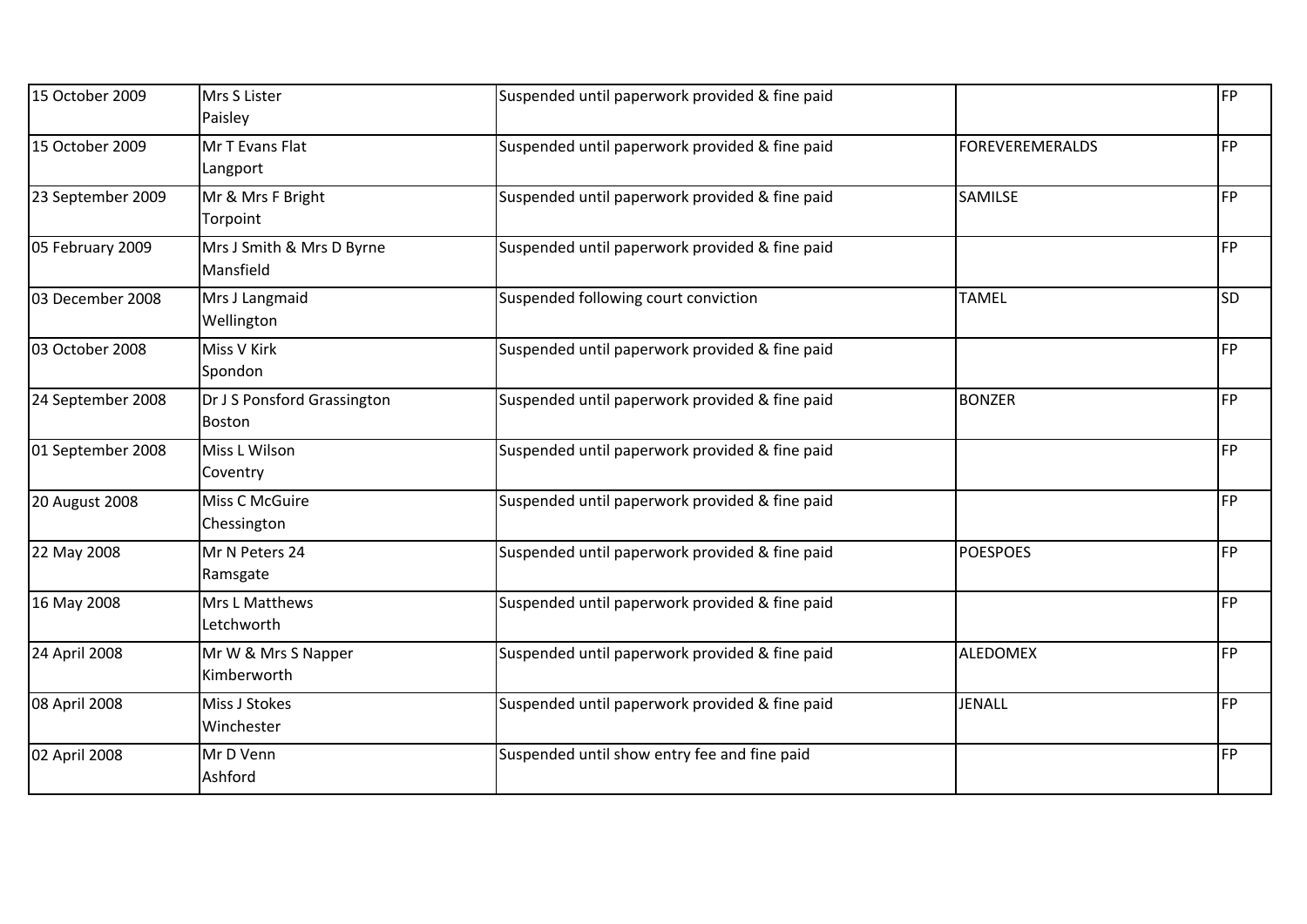| 22 February 2008 | Miss C Clayton<br>Fareham                  | Suspended until paperwork provided & fine paid                                        |                  | FP        |
|------------------|--------------------------------------------|---------------------------------------------------------------------------------------|------------------|-----------|
| 03 January 2008  | Mrs R Tyler<br>Halifax                     | Suspended until paperwork provided & fine paid                                        |                  | FP        |
| 18 July 2007     | Mrs P Page<br>Bawtry                       | Suspended until welfare conditions are proved<br>satisfactory and fine and costs paid | <b>DONJELAMI</b> | <b>SD</b> |
| 01 June 2007     | Miss R Jones<br>Hayling Island             | Suspended until paperwork provided & fine paid                                        | <b>ROSEBUD</b>   | <b>FP</b> |
| 08 May 2007      | Mrs L Oldfield<br>Barnsley                 | Suspended until trophy returned/or costs paid and fine<br>paid                        |                  | FP        |
| 03 May 2007      | Mrs S Reaveley<br>Farnborough              | Suspended until paperwork provided & fine paid                                        | <b>WANNABE</b>   | <b>FP</b> |
| 08 April 2007    | Mr S Foster<br><b>Trethomas Caerphilly</b> | Suspended until paperwork provided & fine paid                                        |                  | <b>FP</b> |
| 22 March 2007    | Mrs/Ms J Gwynn<br>Coventry                 | Suspended until paperwork provided & fine paid                                        | <b>GWYNAINE</b>  | FP        |
| 01 March 2007    | Miss L Farnworth<br>Barnsley               | Suspended until show entry fee & bank charges paid                                    |                  | <b>FP</b> |
| 01 March 2007    | Miss A Yates<br><b>Burnage</b>             | Suspended until show entry fee paid                                                   |                  | FP        |
| 14 February 2007 | Mrs K Hampton<br>Trowbridge                | Suspended until fine paid                                                             |                  | FP        |
| 21 December 2006 | Mr E Leigh & Mr C Dabbs<br>Manchester      | Suspended until paperwork provided & fine paid                                        |                  | <b>FP</b> |
| 12 October 2006  | Mrs C Roache<br>Tamworth                   | Suspended until paperwork provided & fine paid                                        |                  | <b>FP</b> |
| 06 October 2006  | Mr A Fews<br>Ewerby                        | Suspended until paperwork provided & fine paid                                        |                  | FP        |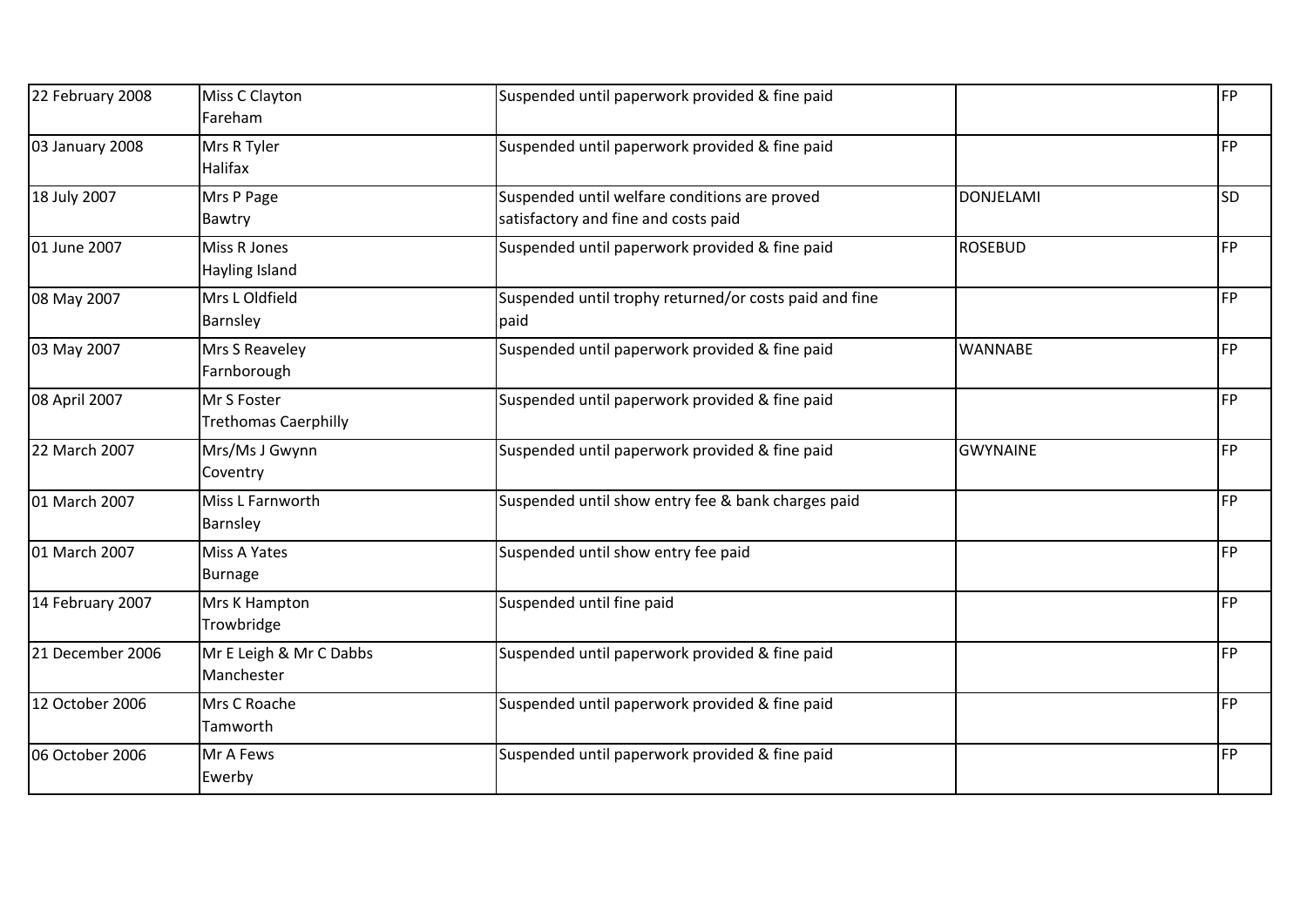| 07 September 2006 | Mrs P Murden<br><b>Luton</b>                 | Suspended until paperwork provided & fine paid |                                                       | FP        |
|-------------------|----------------------------------------------|------------------------------------------------|-------------------------------------------------------|-----------|
| 26 July 2006      | Mrs T Gill Fairview<br>Okehampton            | Suspended until paperwork provided & fine paid |                                                       | <b>FP</b> |
| 05 May 2006       | Mr A & Mrs J Tilley<br><b>Chandlers Ford</b> | Suspended until paperwork provided & fine paid |                                                       | <b>FP</b> |
| 27 February 2006  | Mr M & Mrs T Holloway<br>Throckholt          | Suspended until paperwork provided & fine paid |                                                       | FP        |
| 31 January 2006   | Miss S AlQuasi<br>Edinburgh                  | Suspended until fine paid                      |                                                       | <b>FP</b> |
| 14 December 2005  | Miss P G Griffiths<br>Dunholm                | Disqualified for life                          | <b>BOADICAT</b>                                       | LD        |
| 28 July 2005      | Mrs F Johnstone<br>Rossshire                 | Suspended until paperwork provided & fine paid |                                                       | <b>FP</b> |
| 13 June 2005      | Mrs J Mackenzie<br>Glenferness, by Nairn     | Suspended until paperwork provided & fine paid | <b>JENUINE</b>                                        | FP        |
| 25 May 2005       | Ms D Cort<br>Poole                           | Suspended until paperwork provided & fine paid | POCO (joint with Ms C<br>Powell who is not suspended) | <b>FP</b> |
| 03 March 2005     | Mrs H A Andrews<br>Louth                     | Suspended until paperwork provided & fine paid | <b>MAGAELI</b>                                        | <b>FP</b> |
| 02 March 2005     | Mrs J A Anthony<br>Ealing                    | Suspended until paperwork provided & fine paid | <b>SHARAMKA</b>                                       | <b>FP</b> |
| 09 November 2004  | Mrs V Zielinski<br>Thetford                  | Suspended until paperwork provided & fine paid |                                                       | <b>FP</b> |
| 28 October 2004   | Mrs K Wood<br>Bridgend                       | Suspended until paperwork provided & fine paid |                                                       | FP        |
| 30 August 2004    | Mrs P A Marsh<br>Exmouth                     | Suspended until paperwork provided & fine paid |                                                       | <b>FP</b> |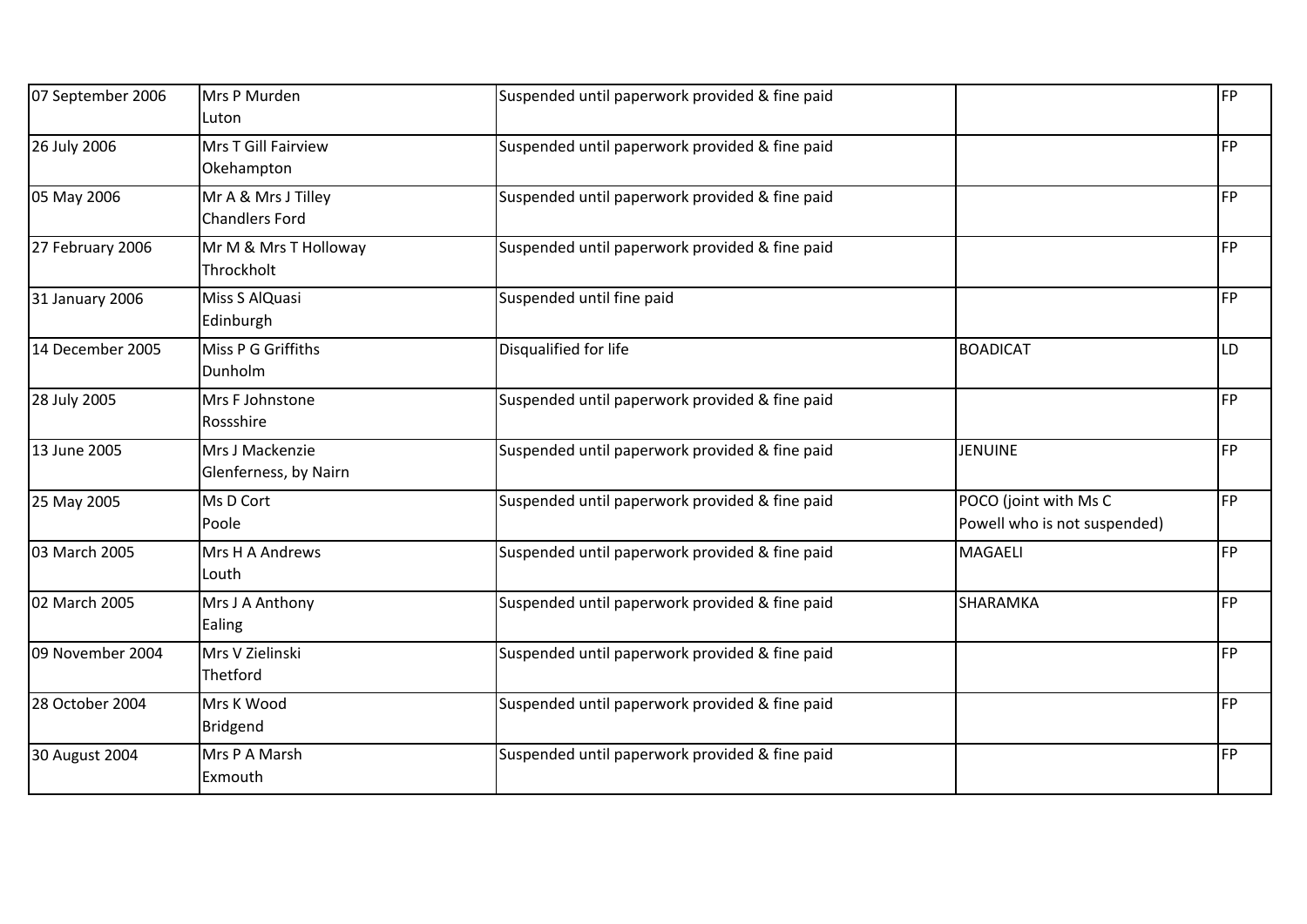| 04 August 2004    | Miss F Browse<br><b>Ellesmere Port</b>                    | Suspended until paperwork provided & fine paid   |                                 | <b>FP</b> |
|-------------------|-----------------------------------------------------------|--------------------------------------------------|---------------------------------|-----------|
| 26 July 2004      | Mrs E Mason<br>Kilburn                                    | Suspended until paperwork provided & fine paid   |                                 | <b>FP</b> |
| 26 May 2004       | Miss F M Richards<br>Grove Park, London                   | Suspended until paperwork provided & fine paid   | <b>FAYPRESTO</b>                | <b>FP</b> |
| 20 May 2004       | Mrs A Edgeworth<br>St Leonards on Sea                     | Suspended until paperwork provided & fine paid   |                                 | <b>FP</b> |
| 15 March 2004     | Mrs H Walker<br>Whitehouse, Nr Alford                     | Suspended until paperwork provided & fine paid   |                                 | <b>FP</b> |
| 21 January 2004   | Ms A Flynn<br>Whitstable                                  | Suspended until paperwork provided & fine paid   |                                 | <b>FP</b> |
| 01 December 2003  | Miss T Shreeve<br>Grimsby                                 | Suspended until paperwork provided & fine paid   |                                 | <b>FP</b> |
| 24 November 2003  | Ms S Parkinson-Seater<br>Cheddington, Nr Leighton Buzzard | Suspended until paperwork provided & fine paid   | <b>SSANUTI</b>                  | <b>FP</b> |
| 24 November 2003  | Mrs C Pickles Welbeck<br>Stainforth                       | Suspended until paperwork provided & fine paid   |                                 | FP        |
| 24 November 2003  | Mrs J & Mr R Pope<br>Whittington, Kings Lynn              | Suspended until paperwork provided & fine paid   |                                 | <b>FP</b> |
| 24 September 2003 | Mrs D Wheeler<br>Crewe                                    | Disqualified for life                            | PYJAMARAMA                      | LD        |
| 19 September 2001 | Mrs P Gill<br>Stainton, Nr Middlesborough                 | Disqualified for life following court conviction | ANGELFACE                       | LS.       |
| 11 July 2001      | Miss S Vogt<br>Kensal Green, London                       | Disqualified for life                            | <b>ACARES</b><br><b>XIGAMMA</b> | LS        |
| 20 September 2000 | Mr C Esmond Gay<br><b>Husborne Crawley</b>                | Suspended until fine and costs paid              | <b>SAREZ</b>                    | SD        |